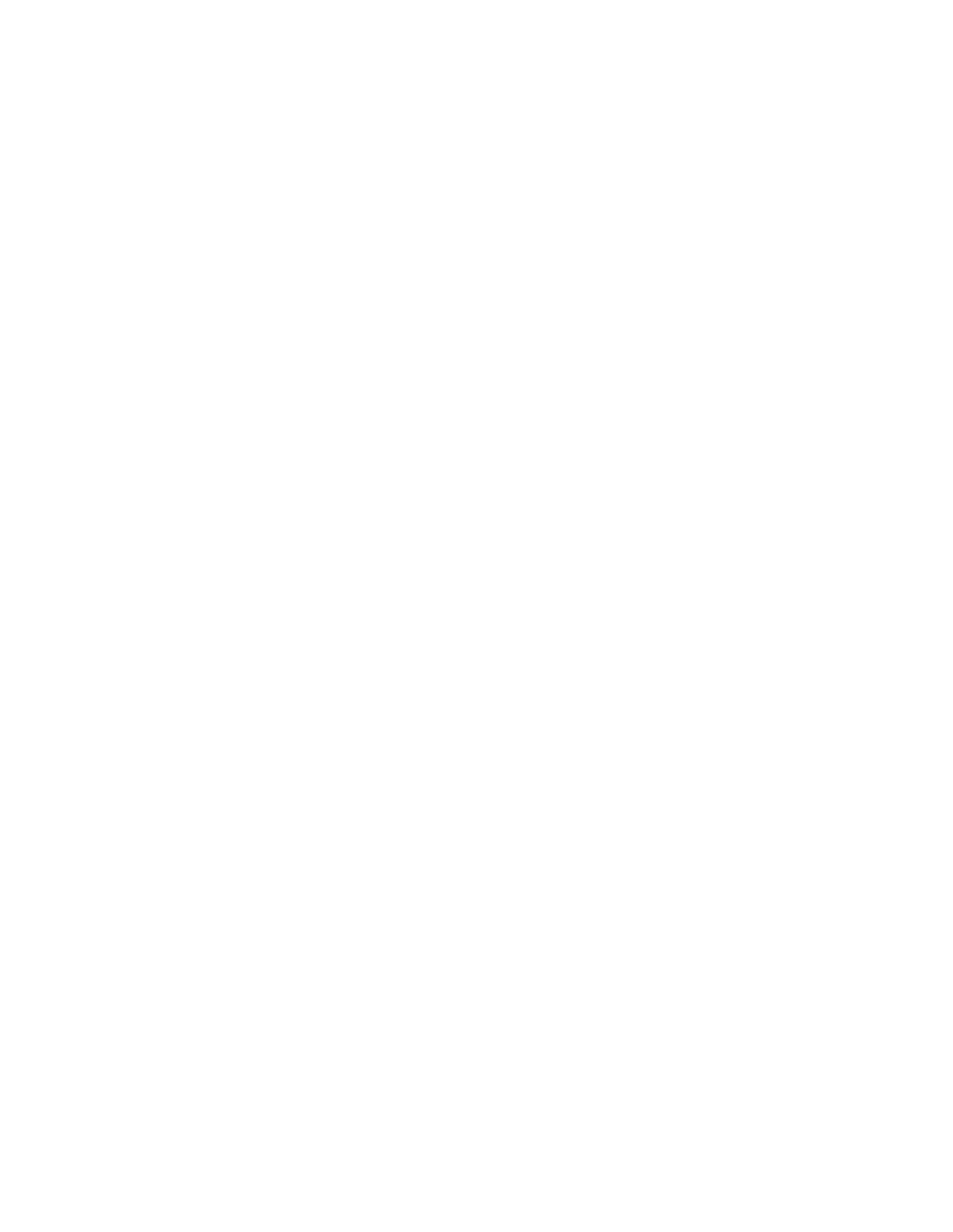

# **Welcome to Christ Lincoln Child Care & Preschool!**

We at Christ Lincoln Child Care & Preschool are pleased to be part of all of the exciting phases in your child's early childhood development. We are committed to providing quality child care and are eager to build a relationship with your family to promote your child's academic, physical, social, emotional and spiritual growth. Our ministry to children is a cooperative effort involving the child, the family, the staff and the congregation of Christ Lincoln, A Lutheran Ministry.

Christ Lincoln Child Care & Preschool (CLCC & P or "the Center") is a program of Christ Lincoln Schools (CLS), which also includes our K-5 elementary. As such, major policy and program changes are approved by the Lay Leadership Board of Christ Lincoln. The administrative team is made up of the Director of Ministries, the Principal of Christ Lincoln Schools and the Child Care Director. Day-to-day operations are the responsibility of the Director and Site Director.

This handbook reflects the most current policies for our child care program. You will find the policies in alphabetical order for your convenience, and I encourage you to take a few minutes to familiarize yourself with the Parent Handbook. We reserve the right to change these policies at any time, without prior notice. Of course, you will be notified of any changes in writing as soon as they happen.

Open communication is an important piece in our partnership's success. We always welcome any comments or suggestions that you might have for us so that together, we can work towards a common goal of providing the best possible child care to you and your child. Christ Lincoln Schools is committed to leading children to Love Jesus, Love Others and Love Learning.

Blessings to you!

Annette Brache

Annette Kracke Director of Child Care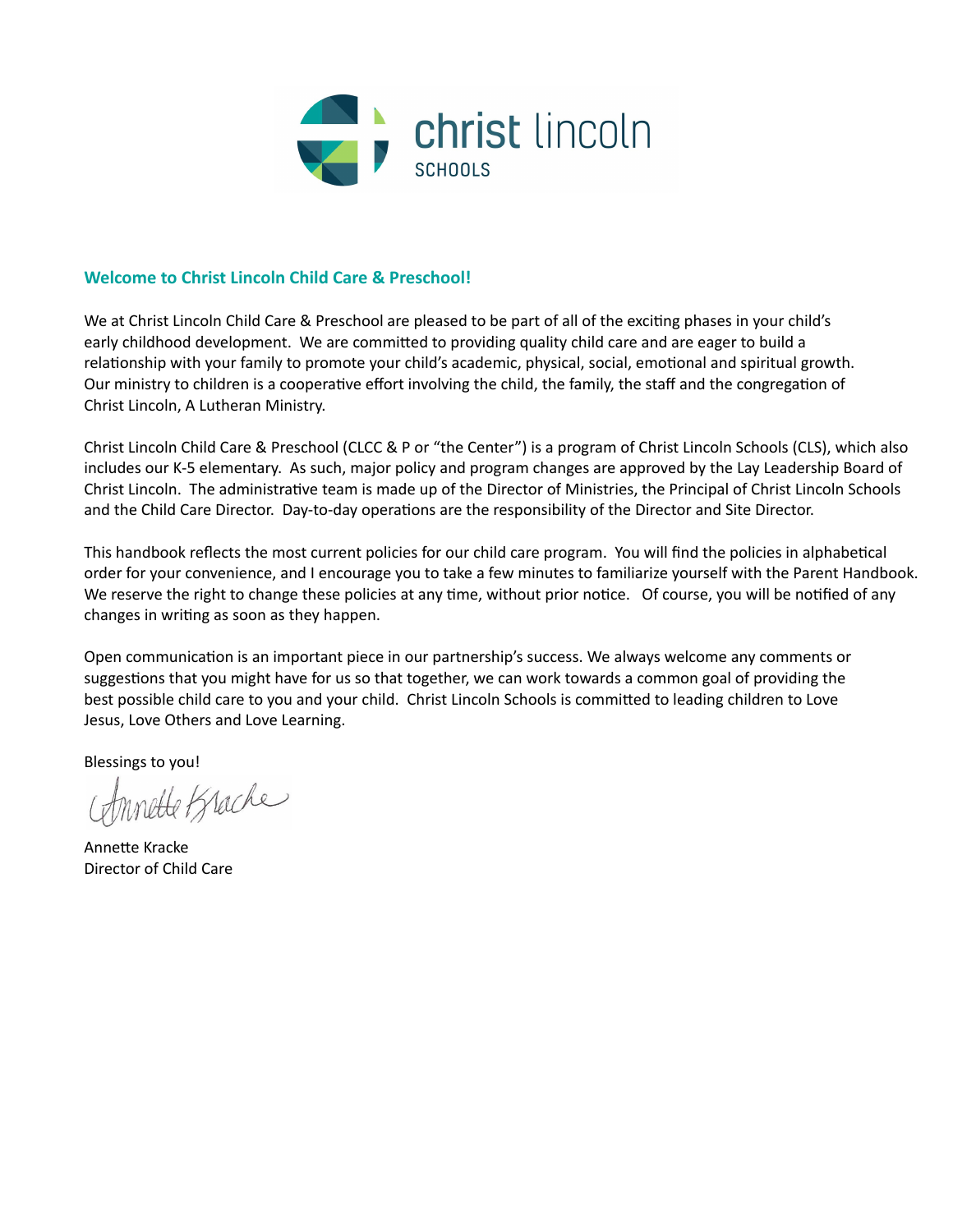# **Christ Lincoln Child Care & Preschool**

#### **Purpose**

Christ Lincoln Schools is committed to leading children to Love Jesus, Love Others and Love Learning.

#### **We Believe. . .**

Each child is a unique and special child of God. We encourage and celebrate the development of their individuality.

Children learn best through play. Developmentally appropriate activities provide avenues for learning.

The young child is a gift from God and learns best about God's world through experimentation and exploration.

Early childhood education provides a warm and loving Christ-centered environment where each child can develop to their fullest potential physically, emotionally, socially, intellectually and spiritually.

It is the position of Christ Lincoln Schools that children need to hear and experience the love of Jesus on a daily basis. Our relationship with children is established by Christ.

# "*Whoever welcomes one of these lile children in My name welcomes me." (Mark 9:37)*

#### **Who We Are**

Christ Lincoln Child Care & Preschool is a Christ-centered learning community for young children and families where:

- Jesus is the center of each activity and experience.
- Children are valued for their ability to do meaningful work, their wonder and curiosity, their perspective and their ability to play.
- Families are valued for their bonds and traditions, their commitment to work, home, community, and their dreams for children.
- Staff are valued for their vision, mission and purpose, their delight in children, their skill, heart and knowledge and a commitment to children and families.

**Christ Lincoln Child Care & Preschool** serves children from 8 weeks through 5th grade. Age groups are:

| Infants           | 8 weeks - 18 months     |
|-------------------|-------------------------|
| <b>Toddlers</b>   | 18 months - 3 years     |
| Preschool Younger | $3 - 4$ years           |
| Preschool Older   | $4 - 5$ years           |
| Pre-Kindergarten  | Older 4's and 5's       |
| School Age        | Kindergarten - 12 years |

**School-wide Expectations for children, staff and families are to Be Respectful, Be Responsible, Be Safe and Serve** Others. Christ Lincoln holds true to LCMS doctrine and pracce that is founded in God's Word.

*The following policies and procedures are intended to provide parents and staff with clear expectaons. Parents* can bring questions, comments or concerns to the staff and/or the administration at any time. At the end of this *handbook, contact information for administration is listed.*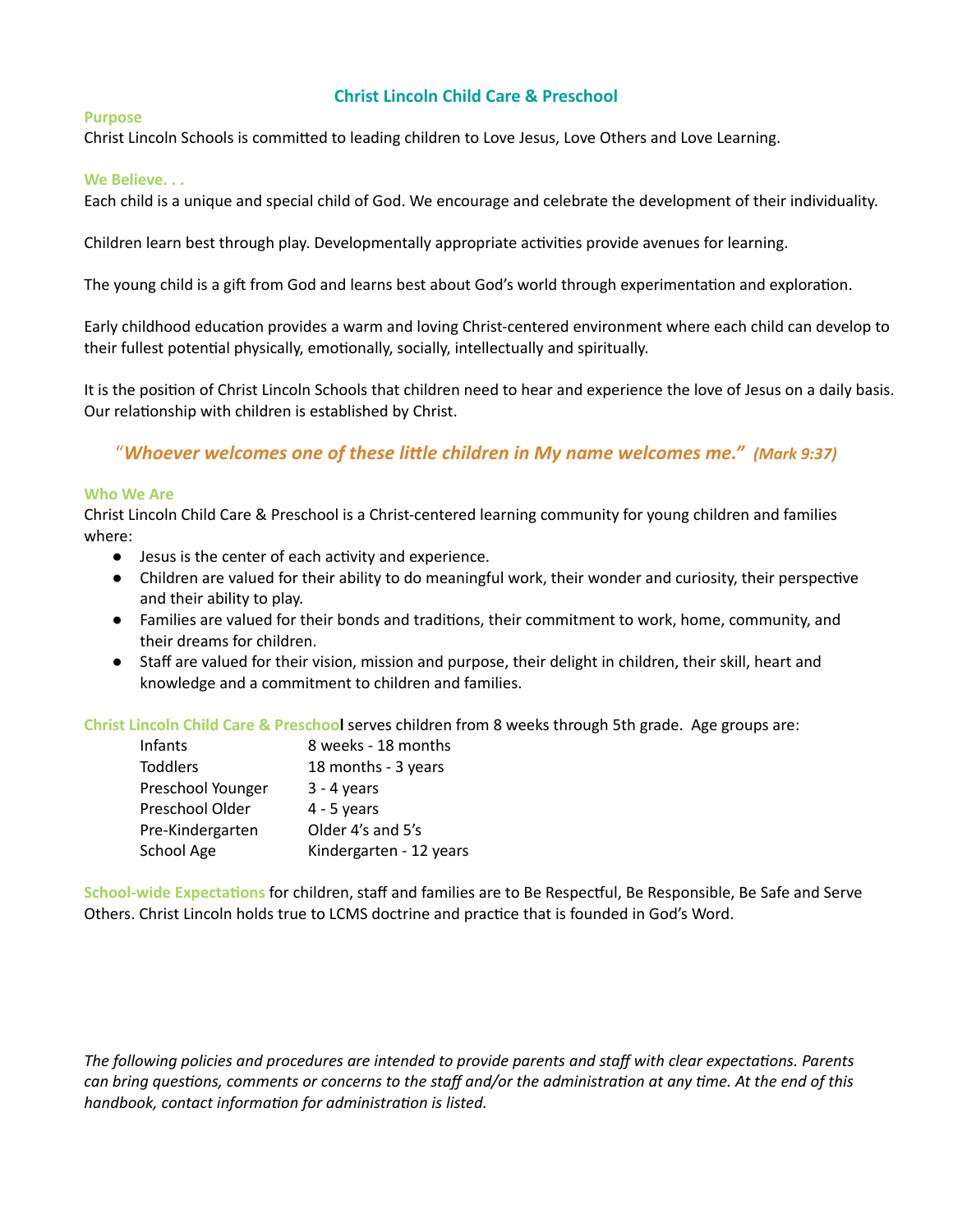#### **ARRIVAL AND PICK UP**

Licensing regulations and center policy requires that children are to be brought into the room by the parent or authorized escort and the parent/escort make verbal contact with his/her child's teacher. Both Federal and State governments mandate clocking the children in and out upon arrival and departure. Please use the Smartcare App generated QR code or QR tag and the timeclock tablet to clock in and out each day.

A simple "look and see" health check will be made by the teacher when the child is brought into the room. The teacher will be looking for sore eyes, flushed face, rash, etc. The Center is dependent upon the parent to know the health of the child and to keep him/her home when ill and/or contagious.

Please inform the Center by 8:30 a.m. when your child is going to be absent or arriving later than their scheduled time. After 3 consecutive no shows/no calls your child's space is subject to cancellation. This notification allows for maximum efficiency in scheduling staff.

The staff will release a child enrolled in the Center only to the custody of the individual who enrolled the child in the Center, or to the custody of the individuals designated by the enrolling individual. Such designation shall be in writing and kept on file with the child care office. There may be instances that a verbal authorization may be given by a parent or guardian. Those designated individuals will be required to show picture identification before the child is released.

# **CELEBRATIONS**

Food for birthdays or holidays can be brought into the Center as long as prior approval is obtained from the child's teacher. Any food items must be store-bought and in its original package. The Center's policy is to keep food close to its natural state, low in sugar, salt, fat, additives and preservatives. When bringing treats to share, please bring enough for all children present. There are many fun alternatives to food when celebrating birthdays, including spending time in the room, playing games, being a guest reader, etc. Other alternatives can be discussed with the teacher. \*Please note that we are a nut safe environment.

#### Acceptable food treats:

| <b>Crackers</b> | Fruit                       | Cereal Mix (no nuts)            |
|-----------------|-----------------------------|---------------------------------|
| Cheese Sticks   | Yogurt                      | Popcorn (plain or half salt - 3 |
| <b>Bagels</b>   | Dried Fruit (2 years and up | years and up only)              |
| Vegetables      | only)                       |                                 |

If you are scheduling a birthday party, invitations may only be passed out if ALL of the children in the class are invited. Likewise, unless you are taking the whole class for a party event, we ask you not to pick up children for the party from school. Children's feelings are easily hurt. Requests for class rosters will only include a child's first name and last initial. Requests should be directed to the administrative office.

#### **CHILD FILES**

Each child enrolled at Christ Lincoln Child Care & Preschool has a file in our office which includes the following:

- Enrollment Summary (includes Fee Agreement and Permissions for field trips, photographs, transportation, sunscreen and medication administration)
- Immunization Record
- Physician Statement of any medical condition, allergy or intolerance to food, insect bites or stings, or other factors, along with clear instructions in the event of an exposure.
- Accident/Incident Reports
- Medication Permissions and records
- USDA Food Program Enrollment and Income Statement (in separate files)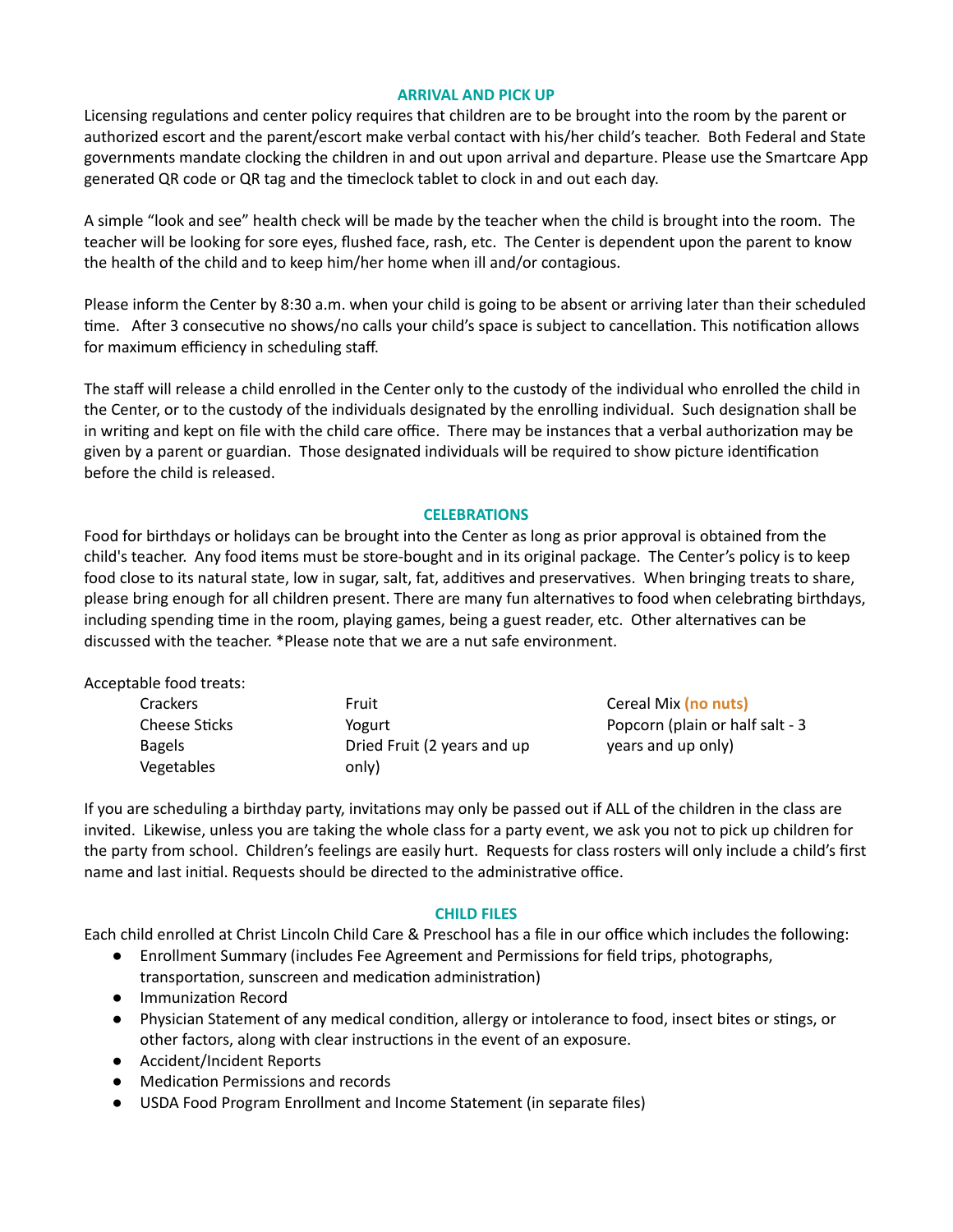Children's records are only made accessible to the teacher, administration, and any authorized personnel of state agencies. Please immediately report any changes of address, work/home phone numbers or emergency contact information. Immunizations will need to be on file and kept current as required by licensing.

## **CLOTHING AND SUPPLIES**

We request that you send your children in comfortable and washable clothing. We plan many activities for the children, including some "messy" activities. We encourage the children to play, explore and experience as much as possible during the day. Please provide your child with an adequate supply of spare clothing for occasional spills and toileting accidents. All children will need at least one complete change of clothing, including underwear, socks, shirt, and pants.

If your child's clothing is soiled during the course of the day, our guidelines follow the Health Department recommendation to bag the item(s) individually and send them home to be laundered by the parent/guardian. Any clothing soiled with bodily fluid will not be rinsed so as to decrease cross contamination and keep children and staff from exposure. Bagged items will have a label attached noting the type of soiling (i.e. dirt, urine, food, etc.) to aid you in laundering. Please be responsible for replacing extra clothes that are worn home, for cleaning out your child's box periodically and for returning borrowed clothing to the Center. Borrowed Center clothing may incur a replacement fee if not returned within 3 business days.

The program includes outdoor activity except in the most inclement weather. Closed toe shoes are preferred (flip-flops and crocs are not acceptable footwear, however, sandals with ankle straps are considered a safe option). Appropriate clothing for the weather is essential for outdoor play. Boots, snow pants, jackets, mittens, and hats are needed every day for outdoor play during the winter.

Children who are not toilet trained will need a supply of disposable diapers and wipes.

All clothing, blankets, and other items brought to the Center should be marked with the child's first and last name. Although teachers do their best to keep track of these, the Center cannot be responsible for lost or damaged items.

Please have your child leave toys, books, games and the like at home. It is difficult to keep track of these items, and very often they are lost or damaged. They are also difficult to share. Children may occasionally bring their special items for "show and tell", with the teacher's prior permission. A small stuffed animal or a small pillow and/or blanket are appropriate for naptime or times when additional comforting is needed.

Articles left at the Center or in the "lost and found" will be disposed of after thirty (30) days.

#### **COMMUNICATION**

The Center communicates with families in a number of ways.

**DAILY** updates about your child will be shared via notifications to your Smartcare App (Notifications preferences can be found in the app settings) OR via a paper "Daily Sheet".

**WEEKLY** updates will be shared through our school newsletter, which is emailed each Thursday afternoon. (Summer schedule is every other week for June/July).

AS NEEDED health, classroom, event information or reminders may be emailed, texted or shared through Smartcare notifications.

**CONFERENCES** are scheduled in the preschool classrooms each fall and spring to help teachers and parents gauge progress and readiness skills for Kindergarten.

**PARENT MEETINGS** can be scheduled as needed when concerns or questions arise. The meeting can be called by parents, teachers or administrators.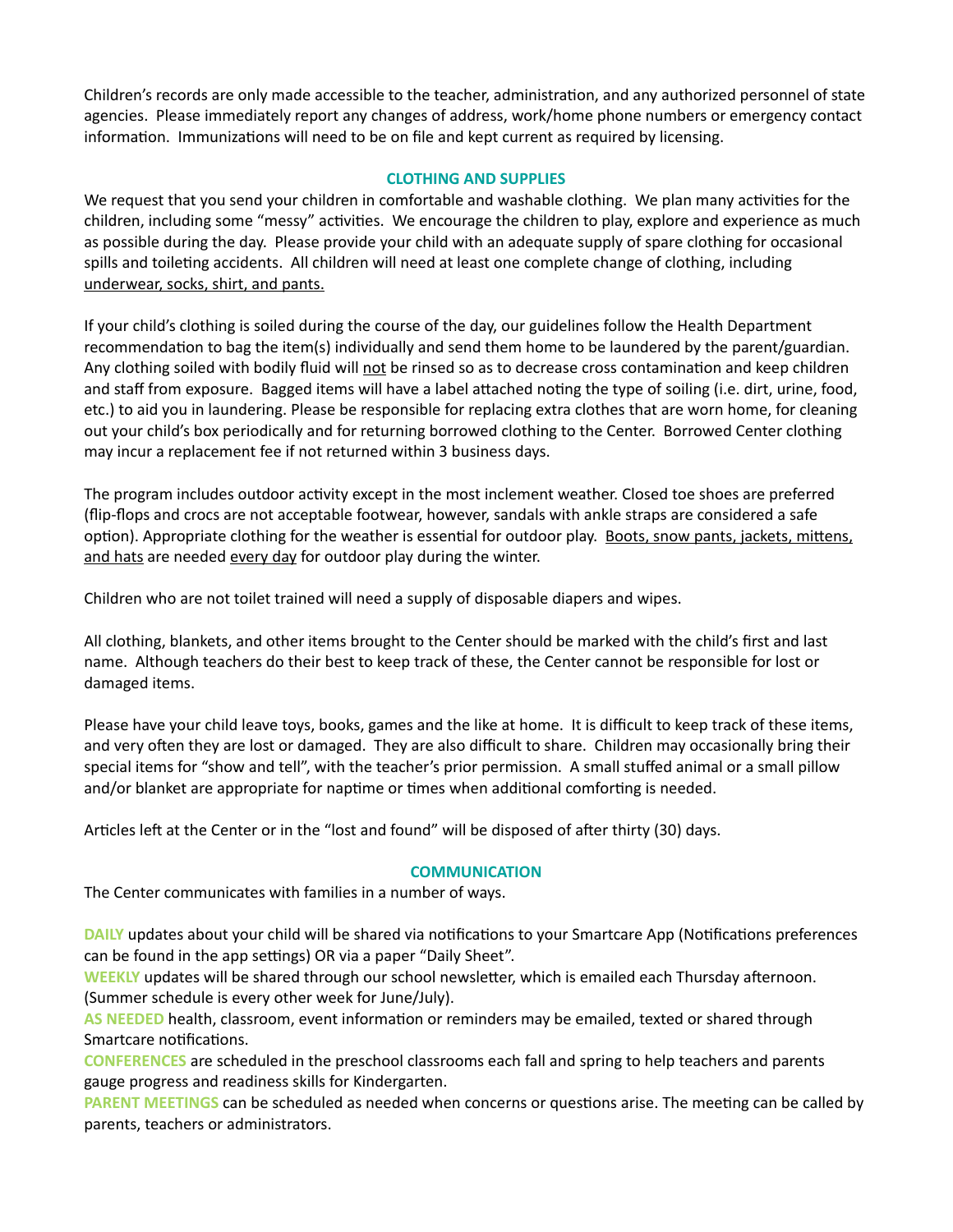Families need to register for **TEXT MESSAGING**. Please register to receive text alerts using the link on the **[Resources](https://www.christlincolnschools.org/resources/)** page of our website. You will register your cell phone number and note all the groups you would like to receive notice from. Registration for Child Care Announcements or Half Day Preschool Announcements is critical to receive weather-related announcements. IT WILL BE YOUR RESPONSIBILITY TO SIGN UP FOR TEXT MESSAGING ALERTS. If you are unable to receive text messages, please contact the school/child care office to have your name placed on the phone calling list.

The Center respects the importance of a relationship between the child care center, the child and the family. We encourage family involvement in our facility, as open communication is imperative to the growth and development of your child. Families are encouraged to visit the Center to interact with and/or observe their children for short periods of time (15 minutes) on a regular basis. Please take time to talk with your child's teacher to ensure that we have a complete understanding of your family's needs.

#### **CURRICULUM**

Christ Lincoln Child Care & Preschool is a theme-based curriculum program fostering children's growth intellectually, physically, socially, emotionally and spiritually. Sharing the love of Jesus with children and families is central to our program. We take extensive pride in facilitating a hands-on learning environment. Exploring various play opportunities is important to a child's early learning and development. We provide this environment by offering interesting materials presented in an inviting way. Teacher planned activities and curriculum are implemented for all age groups to supplement and enrich their interests. Each developmental classroom is set up to promote hands-on learning. Each room's program has a variety of learning tools designed to help children develop language skills, social skills, sensory experiences, physical strength and coordination, a positive self-image, and a foundation for faith. The teachers will give your child the opportunity to participate in both self-initiated and teacher-initiated activities. Our teachers take into consideration each child's personal developmental stage when planning classroom curriculum. The following curriculum resources are available to classroom teachers:

*One in Christ* - LCMS designed to support faith development in Early Childhood *Second Step* - Supports social and emotional development in the preschool classrooms ZooPhonics - Our preschool classrooms use this curriculum for letter and sound recognition

Parents and staff will work together to serve as a Christian support system to help our children achieve their optimum growth and development.

#### **DISCIPLINE**

## "Instead, speaking the truth in Love, we will in all things grow up Into Him who is the Head, that is, Christ." **Ephesians 4:15**

Christ Lincoln Child Care & Preschool strives to work with your child on behavioral and decision-making skills. The goals of our program are:

1. To help children develop inner controls. Ideally, children's behavior should not be dependent on the presence of an adult. We would like them to integrate our classroom guidelines into their natural behavior.

2. To help children feel valued and encourage them to use their God-given gifts in their relationships with others as we love our neighbor as ourselves.

It is very important for the development of children to be consistent and positive when disciplining or problem solving. The following are methods of discipline we use:

**MODELING** Children are natural imitators. Adults (teachers) can model a skill or desired behavior for the child to follow.

**POSITIVE REINFORCEMENT Praise, attention, access to special toys, etc. can increase desired behavior. PREVENTIVE MEASURES** Teachers plan an environment that can prevent potential conflicts.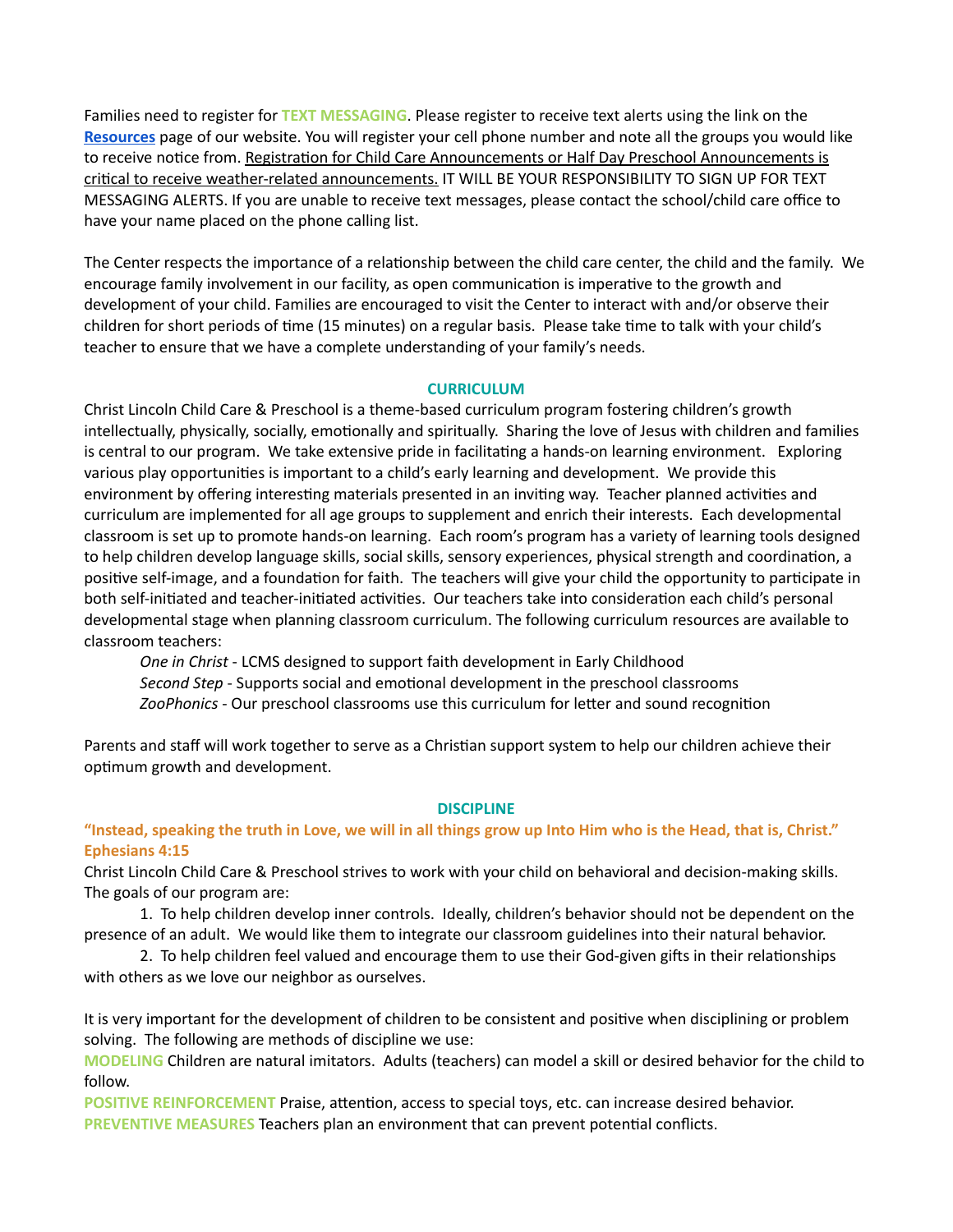**REDIRECTION** Make suggestions to or give the child options of activities to participate in rather than the misbehavior. Allow the child to remove themselves from the area of conflict.

**Giving CHOICES and using LOGICAL CONSEQUENCE reasoning** The child is guided into and allowed to make positive choices. This helps the child to problem solve, brainstorm and realize that consequences are a result of misbehavior.

**CALMING TECHNIQUES AND TIME AWAY** When a child is frustrated and unable to rationalize, they deserve time alone to express their emotions. Time away needs to be presented as a positive solution to a negative behavior. **TIME OUT** A technique used to interrupt unacceptable behavior by removing the child from events, encouraging unacceptable behavior. Time out is viewed as a calming device rather than a form of punishment. Timeout is used as time away from the group, with a limit of 1 minute per year of age. Most disciple problems can be prevented or handled by using a positive approach.

**WRITTEN REPORTS** Parents are nofied through daily sheets or Incident Reports of any behavior issues that were worked with through the day. A "Three Strikes" system has been implemented in the school age classrooms. See Appendix A.

#### **ENROLLMENT AND RELEASE OF ENROLLMENT**

Enrollment is open to any child who falls within the age limits designated by Center policy, regardless of his/her race, color, religion, age, gender, or ethnic origin. Priority in enrollment will be given first to those families that are currently enrolled in Christ Lincoln Child Care & Preschool and secondly to children of staff and church members.

Enrollment may be terminated for the following reasons, with or without notice from the Center:

1. Failure of the child to adjust to the daily schedule and procedures of the Center causing an abnormal amount of stress, hardship, or anxiety on the child, staff members and/or other enrollees of the Center.

2. Failure to meet the payment schedule according to the signed Fee Agreement.

3. Failure by the parents or guardians to abide by the policies and procedures of Christ Lincoln Child Care & Preschool.

Parents withdrawing their children from care are required to provide a written two (2) week notice for child care and a written one (1) month notice for Half-Day Preschool. Failure to submit the notice as required will result in families being billed for tuition for the notice timeframe (2 weeks for full time care; 1 month for Half-Day Preschool).

#### **EVENTS**

Christ Lincoln Child Care & Preschool will invite parents and other special guests to several events throughout the year. These events include:

Mother's Day (May) Father's Day (June) 4th of July Parade (June) Grandparents' Day (September) Advent Celebration (December)

Specific event information will be shared with families either through email or your child's classroom teacher.

#### **FAMILY VALUES POLICY**

Christ Lincoln Schools (Child Care & Elementary), are mission programs of Christ Lincoln, A Lutheran Ministry, a member church of the Lutheran Church-Missouri Synod (LCMS). As such, we abide by the Family Values Policy as found in Appendix B.

#### **FIELD TRIPS**

Field trips are an extension of learning and an opportunity to explore our community. A licensed vehicle and driver over 25 years of age will be provided by CLCC & P to transport your child on scheduled field trips. Drivers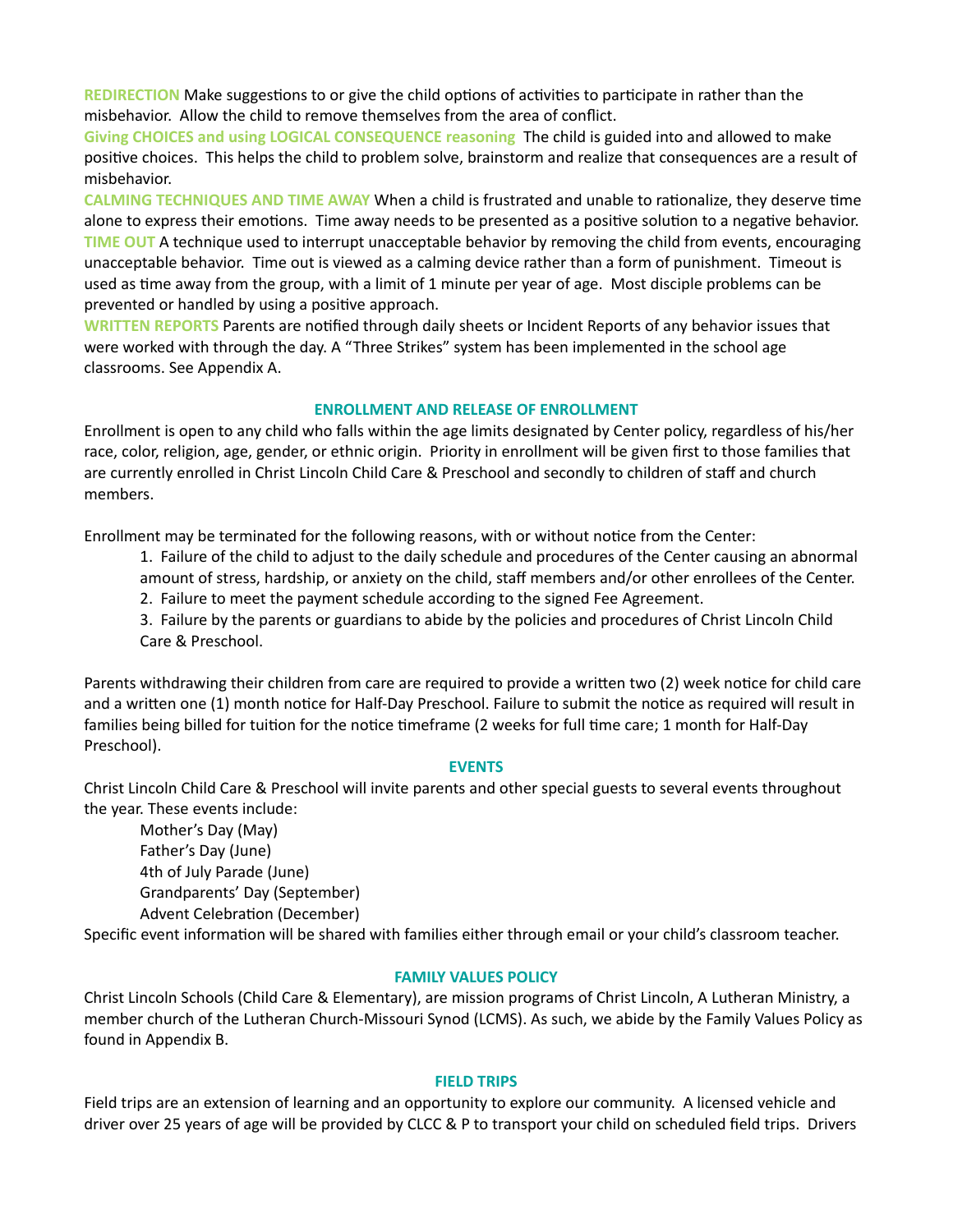will have completed *Safe Kids Buckle Up Transportation Training* and hold a clean driving record. The Center will always notify parents through a written permission of scheduled field trips. The Center bus has integrated seat belts and 5-point harnesses. We will request car seats for the children's use if a rental van is used. Parents are always welcome to accompany us (using their own transportation and completing a background check a week prior to the scheduled trip). Younger or older siblings should not attend field trips.

#### **FIRE, TORNADO AND EMERGENCY DRILLS**

We practice fire and tornado drills regularly. If an unplanned fire alarm rings at any time, all children are moved quickly outside to the designated safe place. Ambulatory children walk and infants are transported in evacuation cribs. Tornado drills are practiced during the spring and summer months. Tornado drill procedures move children to designated safe areas. Disaster (natural or man-made) preparedness will evacuate or move children to a safe location, on or off campus. In the event of a threat from an intruder in the building or in the nearby community, lockdown procedures will be activated. Children will be moved into classrooms/designated safe areas. During a real tornado or lock-down situation, parents will NOT be allowed to pick up children until after the all clear notice is given.

# **FOOD AND NUTRITION**

Good nutrition is essential for children. In addition to planning meals and snacks to meet nutritional requirements, we are interested in helping children care about good nutrition and to like a variety of good food. Nutrition education is an important component of our program and includes informal mealtime conversation, cooking projects, and other food related activities.

Breakfast, lunch, and afternoon snack are included in your child care tuition. Menus are planned to meet the USDA food requirements for children, and are evaluated by a professional dietician. Low fat (2%) milk, 100% fruit juices, and water are beverages served. All menus are posted for your review bi-weekly. It is important to advise us of any food allergies or special dietary needs your child may have.

Our goals in planning menus and food related activities are:

- To reduce the use of refined sugar;
- To increase the use of whole grain products, thus reducing the use of refined flour;
- To reduce the use of foods which contain preservatives and/or additives;
- To serve a variety of foods;
- To use fresh fruit or fruit canned without sugar or packed in light syrup or its own juice;
- To use fresh or fresh-frozen vegetables;

#### Meals and snacks are served as follows:

| Breakfast: | $7:45$ a.m.  | Cereal or other Whole Grain, Fruit and/or Vegetable, Milk                                     |
|------------|--------------|-----------------------------------------------------------------------------------------------|
| Lunch      | $11:15$ a.m. | Meat or Meat Alternative, Whole Grain, Vegetable, Fruit and Milk                              |
| Snack      | $3:15$ p.m.  | Choice of Two of the Following: Whole Grain, Fruit/Fruit Juice, Vegetable,<br>Milk or Protein |

\*NOTE: We ask that you have children finish any food before arrival at the Center. Children that are eating food not provided to the whole group is discriminatory. Chewing gum and candy should not be brought into the Center at any time.

Christ Lincoln Child Care & Preschool is a **Nut Safe Environment**. Nut allergies are very serious and can be life threatening. Any food brought in to share in the classroom must be nut free. Reading the labels is important. If you have fed your child food containing nuts before arriving at Child Care, please make sure that you wash their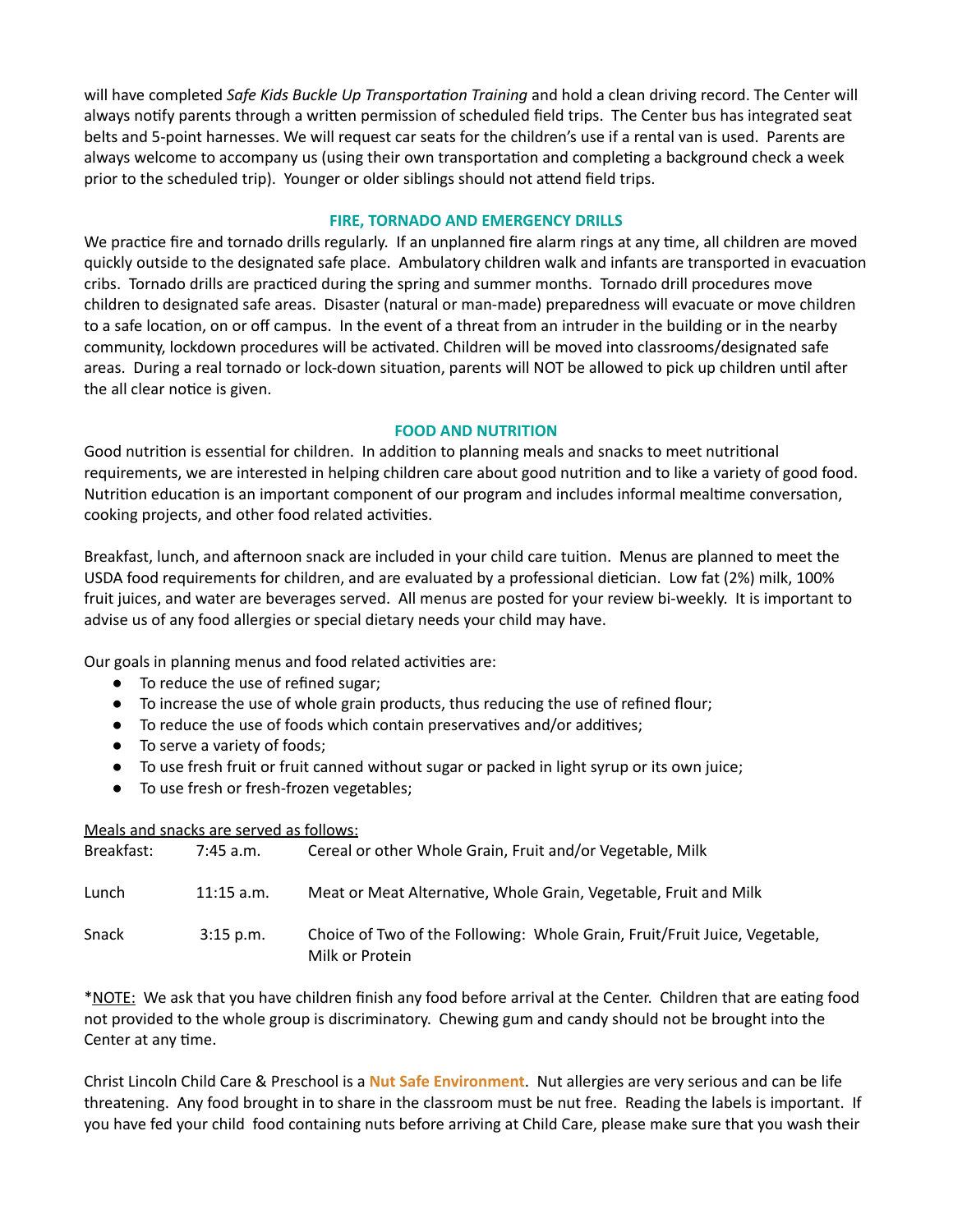hands and face upon arrival. Some children are sensitive to contact with nut products that are on surfaces that have been touched by nut products.

#### **GROWTH & DEVELOPMENT**

Frequent exchanges between parents and teachers enrich the child care experience for teachers, children, and parents. Teachers are interested in knowing about a family's concerns, difficulties, and pleasures in their child's experiences at home. Knowing that a child had a hard night, or exciting company, or is planning a trip, can help the teacher understand that child's mood, and better plan the day. Be sure to tell us of any crisis in your child's life so we can help him or her cope with it.

Teachers are also eager to share the child's interests, skills, problems and strengths with the parents as they emerge at CLCC & P so conferences are available for each child. Conferences are offered when your child enters a new room. The teacher(s) will offer this conference to introduce you and your child to the new room, to explain routines, and to share information and expectations. To better facilitate a smooth transition, the teacher may ask you for information about your child. This would be a good time for you to share any concerns and/or strengths which you feel are important for teachers to know.

When your child is ready to move on to the next room, a "moving up" conference can be held. This will be an individual conference which will provide a framework for the teacher(s) to share with you what they have observed and learned about your child. It will be descriptive in nature, and will center around a portfolio of your child's work as well as antidotes and observations about your child which the teacher(s) have collected over a span of time. This collection will vary, depending on the age of the child, but will contain material which is appropriate for your child's stage of development.

It is important to note that the information shared by teachers will not be evaluative, but will be focused on each child as an individual. At times, an *Ages and Stages Questionnaire* will be shared with parents of individual children if there is concern of developmental delays or with parents of whole classrooms to evaluate the yearly progress of the classroom as a whole. Teachers may also gather developmental progress through other observation tools or specific activities. Hopefully, this information will be a starting point for a discussion between you and each teacher about your child in the context of his/her day at the Center. Of course, you are encouraged to talk with teachers anytime there is a concern or an issue which you want to discuss, and conferences can occur at any time there is a need.

#### **HEALTH AND SAFETY**

We are committed to decreasing the spread of communicable diseases throughout the facility. Unfortunately, all children come into contact with bacteria, viruses, fungi, infestations and other infectious agents on a daily basis. CLCC & P staff does everything possible to minimize the spread of these organisms including demonstrating and practicing proper hand washing techniques and utilizing proper sanitation and hygiene practices.

The Center requests that **all children wash their hands upon arrival** and before going to their classroom to promote a healthy environment.

#### **Communicable Diseases**

State Licensing and the Health Department requires that occurrences of certain *reportable* communicable diseases be shared Center-wide. Occurrences of [Chicken Pox, Conjunctivitis (Pink Eye), Head Lice, Influenza, Pin Worm, Ring Worm, Scabies, Fifth Disease, Rotavirus, RSV and COVID] will be communicated to you through email and include an information page about the illness.

As a courtesy to families, occurrences of *non-reportable* communicable diseases will be shared through an information sheet posted in the classroom.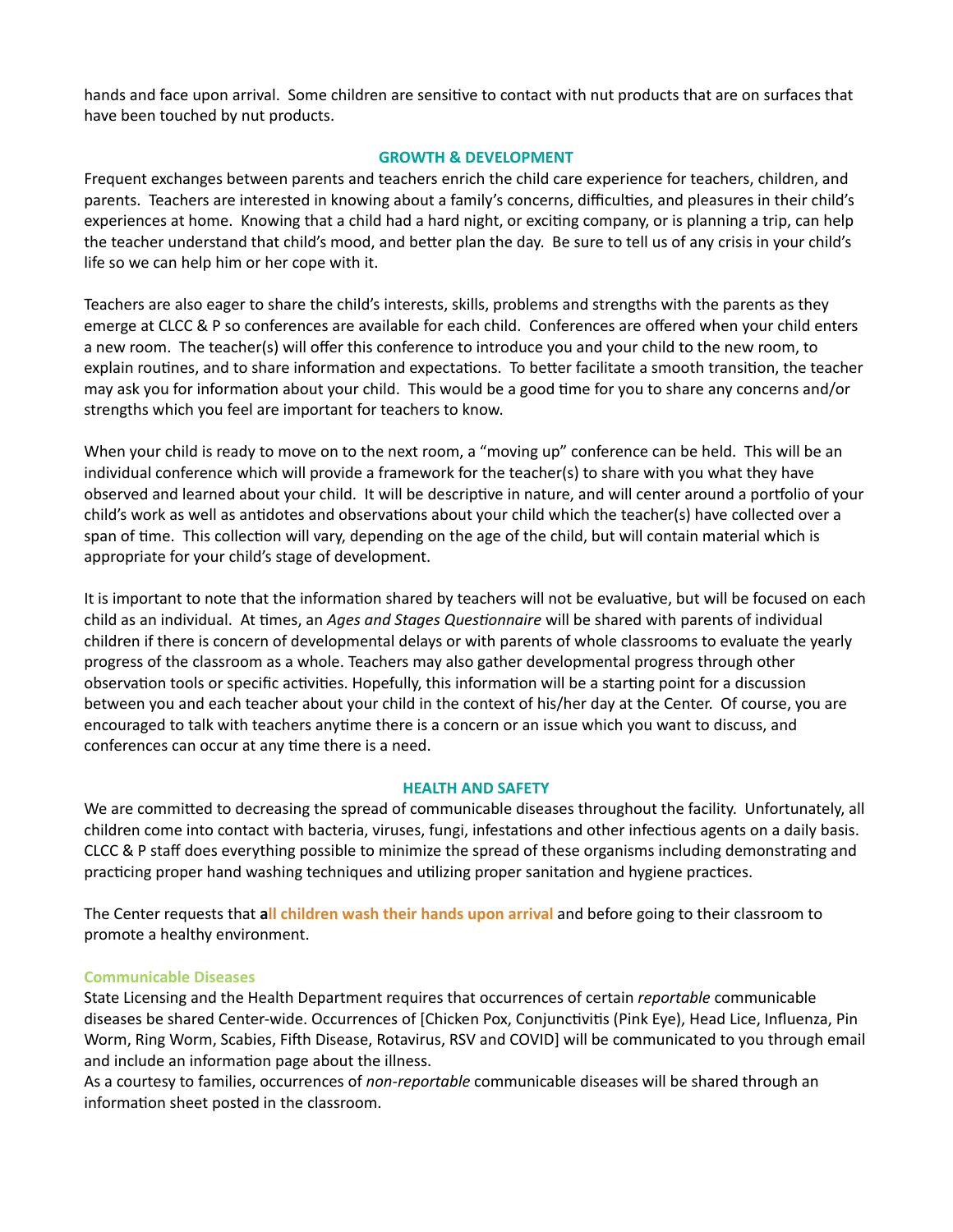# **Exclusion Policy**

Children exhibiting any of the below symptoms should not be brought to child care and subsequently, if your child develops any of these symptoms during the day, you will be nofied and requested to pick your child up within one hour. Your child may return to care when he/she has been symptom free for at least 24 hours (for example, fever free for 24 hours without fever reducing medication). In certain cases, a Dr.'s note may be requested before your child can return. If you know that your child has a communicable disease, please notify us immediately. Children who are absent due to a communicable disease (those that need to be reported to the Health Department) may not return to the Center without a signed statement from a doctor indicating that the child is no longer contagious.

Exclusion Symptoms include:

- Fever over 100 degrees, not associated with teething or immunizations
- Vomiting
- Diarrhea
- Mucus or pus from eye or ear
- Undiagnosed rash
- Sore throat, especially with fever or swollen glands in neck.
- Live lice or nit infestation
- Appearance or behavioral changes such as weakness, decreased level of energy, paleness, lack of appetite, difficult to awake, confused or irritable.
- Other symptom deemed by the administration as a necessary exclusion.

See Appendix C for an example of our Exclusion Form.

The Lancaster County Health Department reminds us that spending time outdoors does not cause or worsen winter colds. If a child is well enough to attend the Center, he/she is well enough to go outside.

#### **Medical Emergencies**

Parents/Guardians will be contacted immediately in the case of an emergency. If the parent or guardian cannot be reached, the emergency contact(s) listed on the enrollment form or the child's doctor may be called. The child will be transported to the listed preferred hospital by Center staff or by ambulance in the event a parent or guardian cannot be reached, or if the doctor requests. The Center will continue trying to reach the parent or guardian until contact has been made. 911 will be called in cases of extreme emergency.

#### **Medications**

We understand that medications are needed at times to support health. The Center appreciates if these can be administered at home as much as possible. However, if doses are needed during the day, the following information must be adhered to:

- A competency statement authorizing Christ Lincoln Child Care & Preschool to administer medication also must be on file. (This statement is included in the permissions section in your enrollment.)
- Allow time to complete a medication permission form in the classroom or the administrative office. This form includes such information as the name of the medication, dosage and time to be given, dates to be given and a parent or guardian signature. This permission form then becomes a log for Center staff to document when medication is administered - the date, time, medication name, delivery route and signature of the staff person administering the medication.
- Medications (prescription or "over the counter") to be administered to your child, must be provided in the original container.
- Instructions for giving medications on the medication form must agree with the recommended dosage listed on the container. A signed physician's statement (prescription) must be on file at the Center for us to dispense an amount different from the instructions on the container. i.e. Infant/Children's Tylenol dosing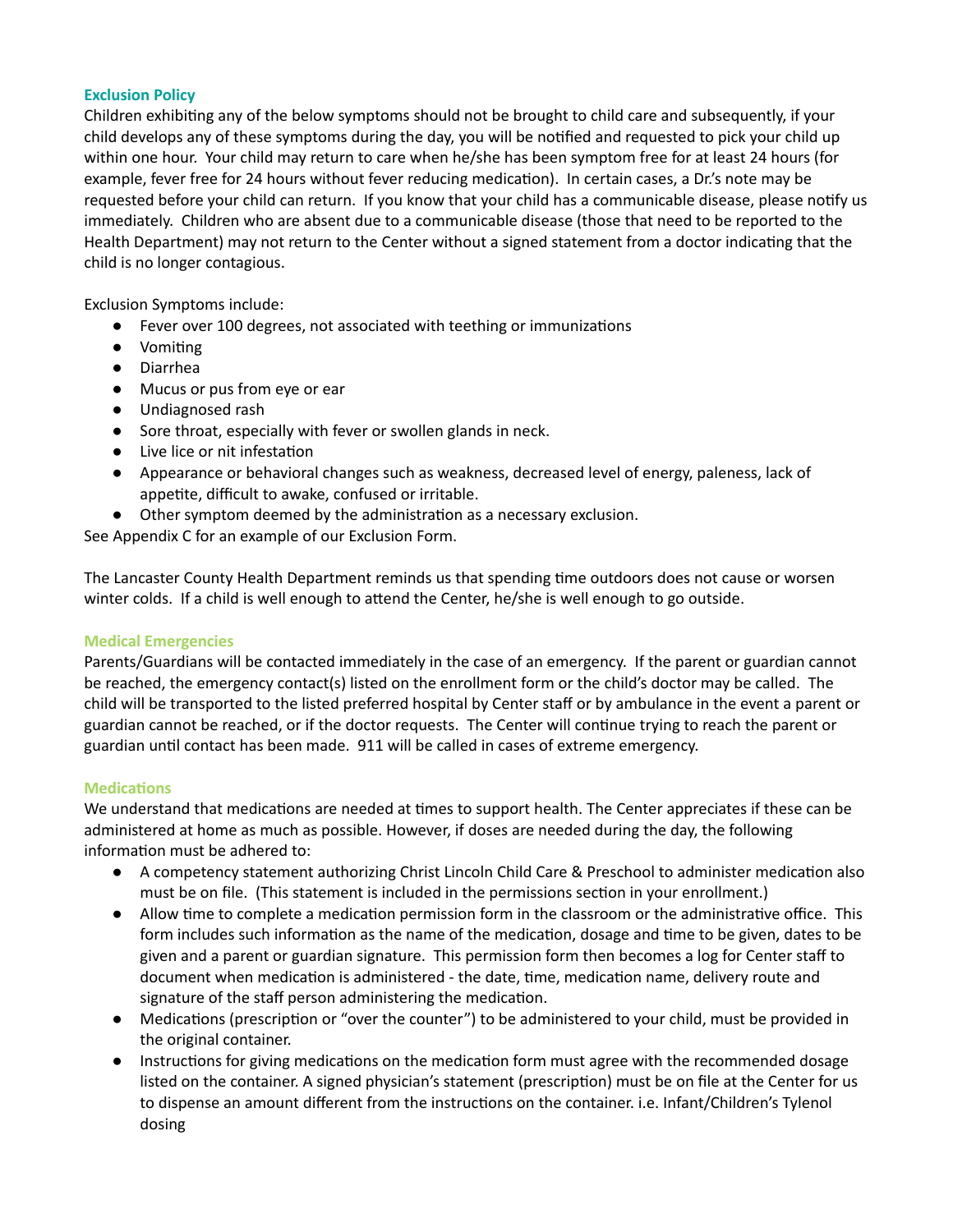- Medications should be taken home once they are no longer needed.
- Please note that we keep the medication that we give or apply to your child confidential. In most cases medication is administered in the classroom, but for school age children, we can discuss accommodations for medication to be administered in the office.

#### **HOURS OF OPERATION & HOLIDAYS**

Christ Lincoln Child Care & Preschool is open 7:00 AM to 5:30 PM, Monday through Friday. We are closed for major holidays: New Year's Day, Good Friday, Memorial Day, Independence Day, Labor Day, Thanksgiving Day, the day after Thanksgiving, Christmas Eve, and Christmas Day. The Center will close at 3:30 PM on the eves before Thanksgiving Day and New Year's Day to allow our families and staff ample time to celebrate the holidays with their loved ones. When a holiday falls on a weekend, the Center will close accordingly on either Monday or Friday. We close two days for a staff in-service - one in February and one in August.

#### **INFANTS**

*The following information applies specifically* to *children in* the *infant rooms.* 

#### **Cleanliness**

Strict standards of cleanliness and safety are observed when caring for infants. Mouthed toys are immediately put up to be washed and sanitized. Shelves, toys and equipment are cleaned and sanitized multiple times a day. Bedding will be washed a minimum of once a week. Bibs and washcloths are only used by one child and laundered between each use.

#### **Diapering**

Parents will provide all diapering supplies, including disposable diapers and wipes. All creams or ointments for use on children for diapering must be brought from home, clearly marked with the child's name and stored in the child's diapering basket. A request to use cloth diapers must be accompanied by a physician's statement giving the medical reason for the request. Infants are bathed at the Center only for emergency reasons. Warm water is used for bathing infants. Hand soap will be provided for hand washing following diapering and before and after meals.

#### **Infant Feeding**

The Center provides *Parent's Choice milk-based formula with Lipids DHA & ARA, with Iron*. If you choose to decline the Center's formula, you will be expected to supply CLCC & P with the formula you choose for your infant. Parents providing breast milk should refer to specific guidelines in the infant room handbook for safe storage and required labeling.

All formulas, breast milk and special baby food must be brought from home in plastic bottles and containers. No glass bottles are used in the Center. Please write your child's name, in permanent marker, on the bottles. You will be required to provide information about your child's typical feeding schedule. As new foods (cereal, fruits, vegetables, table-foods) are introduced to your child, parents should update information with the classroom teachers. When infants transition to soft table foods and whole milk, we will furnish their food. See the Infant classroom packet for a more detailed description.

#### **Infant Safe Sleep Policy**

In following Safe Sleep Practices, staff at CLCC & P will put infants under the age of 12 months on their back when placed in cribs unless there is a medical waiver stating the child should sleep in a different position.

- An infant that arrives asleep in their car seat will be moved to a crib. Children will not be put to sleep using a vibrating or bouncing seat.
- Christ Lincoln is a smoke free building.
- Sleeping infants will be actively observed by sight and sound.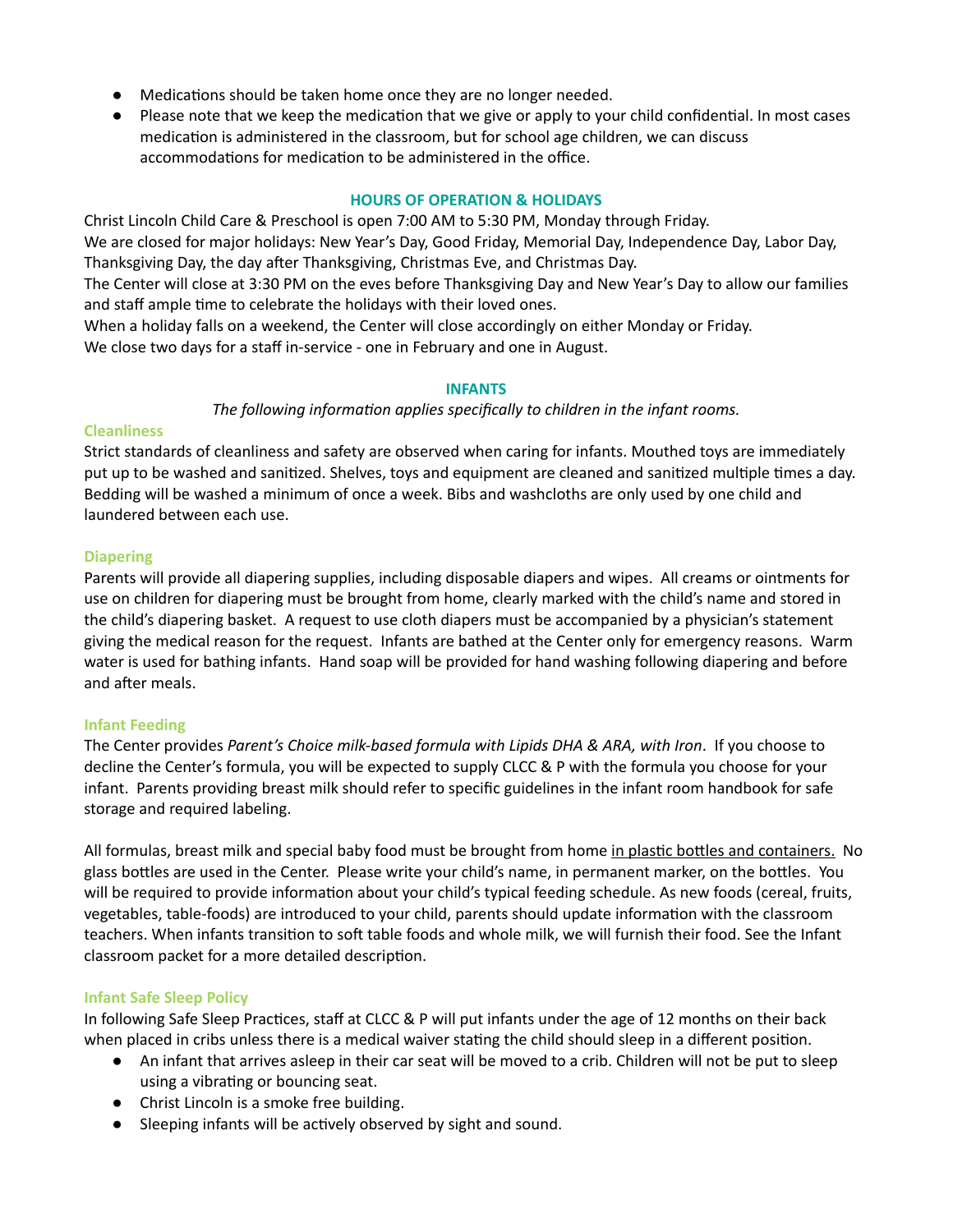- Blankets, bumper pads, pillows, soft objects and toys (including mobiles and other types of play equipment that are designed to be attached to any part of the crib) will not be used in the cribs for sleeping.
- Parents/guardians are encouraged to bring sleep clothing such as a blanket sleeper or sleep sack for napping.
- Infants will not be swaddled during sleep or wake times unless a waiver for medical necessity is given by the infant's physician.
- Supervised "Tummy Time" will be offered daily during the baby's awake time.

#### **LIBRARY**

Christ Lincoln Schools' library is open for all students on the Sumner Campus to check out books and resources for their reading pleasure. It is a privilege to check out materials and if a student does not return books in a timely manner, that privilege will be discontinued until the materials are returned. If books come back with excessive wear or are lost, the student and their family will be responsible for the cost of the replacement book. Classroom libraries are established on both campuses. Should Yankee Hill campus classrooms need specific books, the CLS or city libraries will be utilized.

#### **LICENSING REGULATIONS**

The Center is required to follow the licensing regulations of the State Department of Health and Human Services System, Fire Marshal, Lancaster County Health Department, USDA, U.S. Civil Defense guidelines, and the Department of Education.

A Parent *Information Brochure* is provided by the NE Department of Health and Human Services and describes how regulations can be accessed, how Child Care licensing staff can be contacted and how complaints can be made. This brochure will be included in the center's Welcome Packet and online as part of enrollment.

#### **PARENT COUNCIL**

The Parent Council of Christ Lincoln Schools consists of parents from Child Care and Elementary. As a parent of a child care student you are a member. Parent Council provides fellowship, educational and service opportunities for families. Parent Council meets quarterly through the school year and all parents are welcome to attend. Meetings and events information is listed on our annual calendar with details shared on the Christ Lincoln Schools Parent Council Group on Facebook.

#### **PARENT GRIEVANCE**

At Christ Lincoln Schools we follow Matthew 18 as it relates to parent/staff grievances. Talking things over usually helps when you have a complaint, grievance, or any other problem. Most problems, misunderstandings, and concerns can most easily be resolved by the client and the staff member through an informal, person-to-person conversation. In the event such matters cannot be resolved by the client and the staff member, or if the client seeks further review of the matter, the following procedures should be followed:

**Conference with staff member:** Clients of the Center can schedule a specific me to meet with the staff member to express problems or concerns. Should matters still not be resolved by the client and staff member, and if the client seeks further review of the matter, the client may request a conference with the Director.

**Conference with Site Director or Director:** The request for a conference shall be made orally or in wring. At the time of making the request, the client shall indicate whether he or she desires that the staff member involved be present at the conference.

At the conference, the client and the staff member, if present, will explain his or her problem or concern to the Director. If the staff member is not present, the Director shall discuss the matter with him or her. The Director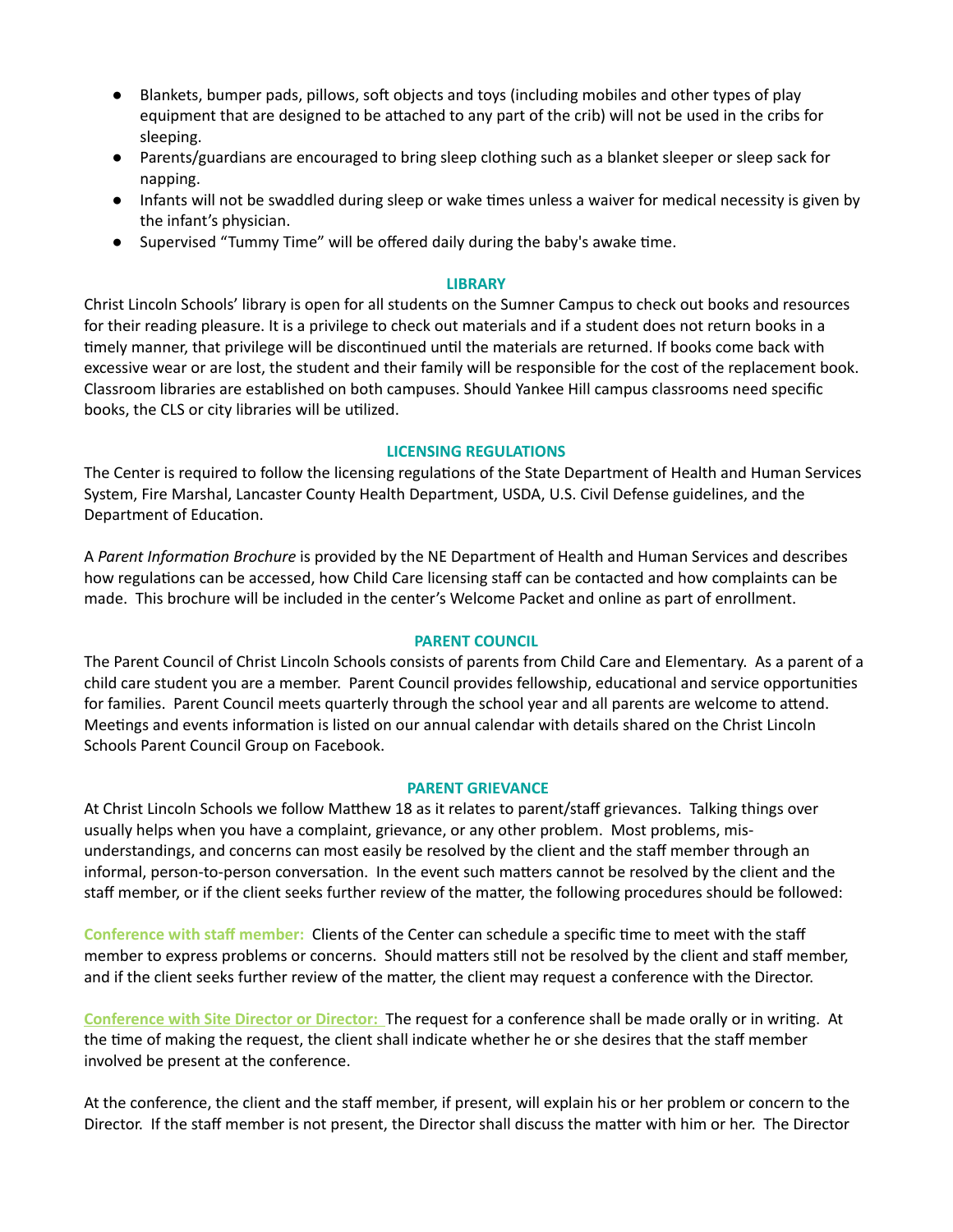may contact other appropriate parties and conduct further conferences with the client and/or the staff member prior to taking any action in response to the matter.

After he/she has had an opportunity to gather all necessary information, the Director shall determine what action, if any, should be taken. The Director shall advise the staff member and the client of the decision. If he/she is not satisfied with the Director's decision, the client may request further review of the matter by the Principal of Christ Lincoln Schools.

#### **RESEARCH**

The Center will encourage meaningful research. Persons wishing to conduct legitimate research activity requiring the participation of students and/or staff must first obtain a written consent from the Director and the parent of any child involved. Such permission will be contingent upon a careful appraisal of the proposed activity by the Director and the school Principal.

#### **SECURITY SYSTEM**

Christ Lincoln Schools has locked access point doors for the safety of children and staff. Parents will be issued two key fobs at their start date that will open the school doors between 6:30 am and 6:00 pm:

- Sumner campus parents will need to enter the north or central doors during the hours of 8:30am-3 pm.
- Yankee Hill campus parents should use the lower level south entrance.

Additional fobs may be requested for grandparents, nannies, etc. with a \$15 deposit. If you lose or break your fob, a \$15 replacement fee will be charged. When your child is no longer participating in a Christ Lincoln Schools program, the issued fobs should be turned in by the last day of care or the replacement cost will be billed to you. Please do not open the security doors for people you do not know. Direct them to a main entrance and let someone at the administrative desk know that a guest has arrived.

#### **SMOKING POLICY**

Smoking is not permitted anywhere in the buildings, on the playgrounds or anywhere on campus.

#### **SCHOOL CANCELLATION**

In the event of bad weather, Christ Lincoln Schools administration will determine if elementary and/or child care will close. Closures of elementary and childcare may not always coincide. Text messaging is in place and will notify families of closings, late starts or changes in schedule. Please register to receive text alerts using the link on the **[Resources](https://www.christlincolnschools.org/resources/)** page of our website. Closings are also posted on the Christ Lincoln Schools Facebook, Twitter and Instagram pages, on Channel 8 TV News, and on the homepage of our website, **[www.christlincolnschools.org](http://www.christlincolnschools.org/)**.

#### **STAFF**

Christ Lincoln Child Care & Preschool staff is experienced with children and/or have educational backgrounds in child development or a related field. Child care employees are required by the State of Nebraska to obtain continuing education in-service hours each year based on their scheduled working hours to keep up to date in the latest trends in child development. Training includes, but is not limited to, health, safety, and Nebraska Early Learning Guidelines. CLCC & P full-time staff are required to have Pediatric First Aid and CPR.

A criminal background check, as required by state child care licensing regulations, will be done on each new employee of CLCC & P and anyone who is to have contact with children. This policy includes administration, full-time and part-time teachers, cooks, administrative assistants, and custodial staff who are employed by the Center. To meet the background check requirements, CLCC & P utilizes the Health and Human Services Central Registry, Nebraska State Patrol fingerprinting and Protect My Ministry, which includes local, state and national law enforcement agency reports.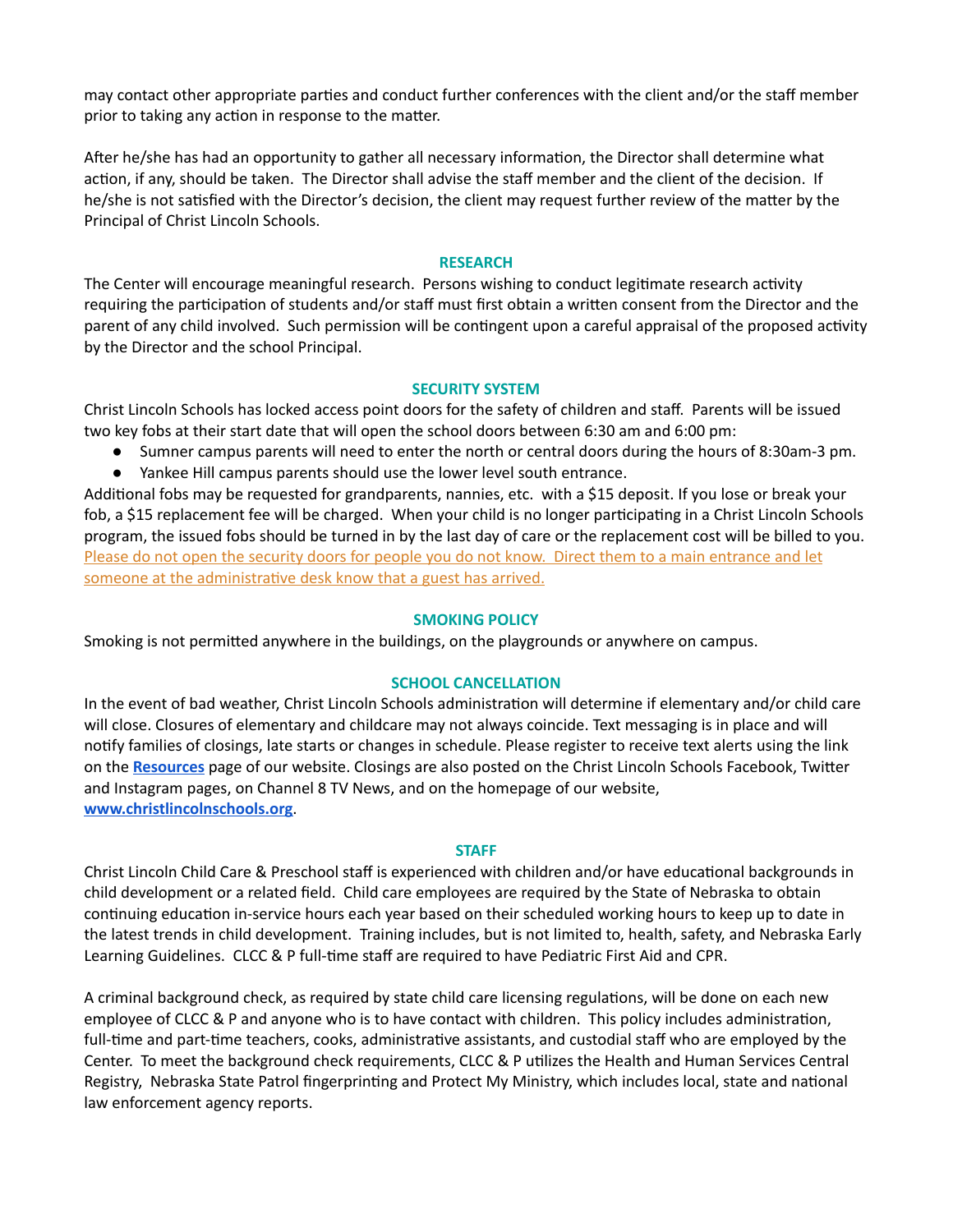#### **TOILET TRAINING**

As children near the age of two, parents begin to think about toilet training. Over the years of working with two year olds, we have found several things helpful. First, and most important, are the signs from the children themselves; such as:

- Diapers being dry upon awakening in the morning and after naps.
- Diapers are dry for a period of one hour or more.
- The child willingly sits on the toilet or asks to sit on the toilet.
- The child has mastered the concept of putting something into a container and taking it out.

Toilet training is a learning process just like learning to walk, eating with utensils, putting clothes on and taking them off, holding crayons to color, etc. It is a process that takes time. What this means for teachers and parents is patience during this process of development. It means there will be times when the child urinates or has a bowel movement in the toilet and lots of times when the child doesn't.

The Center requires that during the time of training, children should be in diapers as we are working with large numbers of children in the process of training. We require disposable diapers because we feel they are most sanitary for teachers to change and they take less time. Bowel movements in training pants (pull-ups) are time consuming and it is more difficult to remove them for proper clean up. Diapers do not hinder the training process. Diapers that are dry can be put back on. A child may be placed in regular underwear when the child has gone 2-4 weeks with dry, unsoiled diapers and after parent-teacher consultation.

Our goal is to help children achieve toilet training success in the most pleasant and patient atmosphere possible.

Children attending Half-Day Preschool must be toilet trained prior to the start of the school year.

#### **TUITION POLICIES**

Christ Lincoln Child Care & Preschool is pleased with the opportunity to care for your child and can secure your child's enrollment with our facility after we have received the annual enrollment fee. We welcome your family to our program upon confirmation of space, receipt of your completed enrollment, including a signed fee agreement and an established billing account.

Our payment policies are as follows:

- The tuition rate is based on a child's birthday rather than the movement to a new classroom. The new rate is reflected the first full week following the child's birthday. (i.e. 18 months or 3 years).
- Title XX client co-pay tuion is due, in full, on the first business day of the month or childcare will be terminated.
- Annual vacation credit is offered following 6 months of enrollment, with two weeks prior notice. The annual calendar year runs July 1 to June 30. Your child may be absent five consecutive days for vacation and you will be charged one-half of the weekly tuition rate.
- Client fees are charged on the basis of enrollment, not attendance. The charge remains the same if the child is ill, visiting a relative or out for any reason as well as Center closings for Holidays, teacher in-service or inclement weather. The fee for the week is as stated on the fee schedule and enrollment agreement.
- There is an annual enrollment fee of \$75 per child. This fee is due at initial registration and annually thereafter on the 1st of July.
- Fees are considered past due and delinquent if not received within 5 days of the invoice due date. After 5 days, a late payment fee of \$35 will be assessed. If payment has not been made one week after the delinquency date, your child may be asked to withdraw until payment has been made in full. If payment is not caught up by the next tuition due date, a payment plan will be put in place. If your account becomes overdue by the equivalent of two months of tuition, care will be terminated.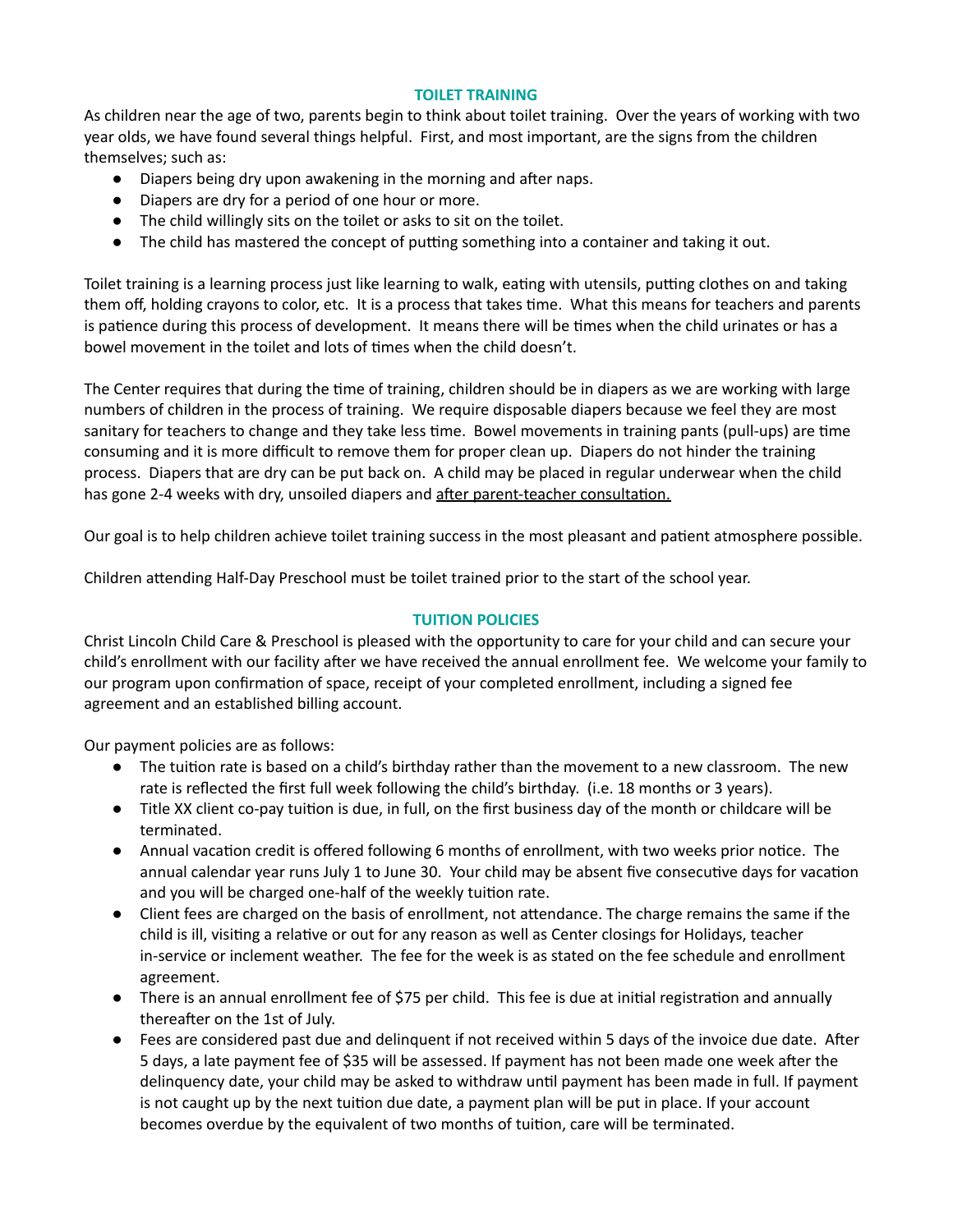- Payment of tuition and fees may be made by checking account, credit or debit card. There is no additional fee for using a checking account. Use of a credit/debit card will incur a 2.85% transaction fee that will be added to your account.
- A late fee of \$1 per minute per child will be charged for child pick-ups after the Center closing time. This late fee is due immediately.
- $\bullet$  A fee schedule and enrollment agreement must be signed as to method of payment either monthly (1st) or bi-weekly (every other Monday).
- Daily absences or late arrivals should be called in to the office before 8:30 a.m.:
	- o Sumner Campus 402-483-7774 ext. 110
	- o Yankee Hill Campus 402-483-7775 ext. 127
- The Center requires a two-week written notice before withdrawing a child from the program. Failure to give the two-week notice will result in two weeks of tuition assessed to the client's account; 1 month is required for Half-Day Preschool. Vacation time may not be used as part of the two-week notice.

#### **VISITS**

Parents are welcome to visit the Center at any time. For special visits, mornings between 9:00 to 11:00 are the best hours to observe children taking part in planned activities. Nap time or afternoon hours are a good time to talk to teachers, either by telephone or in a conference.

#### **VOLUNTEERS**

CLCC & P may use volunteers from various organizations such as Grandpals, Family or Church Members. Southeast Community College or surrounding Universities and Colleges also place students with us for practicum experiences. Volunteers and students are never left alone with the children nor are they counted in the child-teacher ratio. Volunteers and students also participate in all of the background checks that are required for employees.

#### **WELLNESS POLICY**

Christ Lincoln Child Care & Preschool is committed to providing a learning environment that supports and promotes wellness, good nutrition, and an active lifestyle and recognizes the positive relationship between good nutrition, physical activity and the capacity of the students to develop and learn. The entire school environment shall be aligned with healthy goals to positively influence student's beliefs and habits and promote health and wellness, good nutrition and regular physical activity. In addition, staff shall be encouraged to model healthy eating and physical activity as a valuable part of daily life. A copy of this policy is available in the office for your review.

#### **ADMINISTRATIVE CONTACTS**

Annette Kracke Early Childhood Director Christ Lincoln Child Care & Preschool 402-483-7774 ext. 112 akracke@christlincoln.org

Michelle Hoatson Site Director, Sumner Campus Christ Lincoln Child Care & Preschool 402-483-7774 ext. 129 mhoatson@christlincoln.org

Mark L'Heureux Director of Schools/ Elementary Principal Christ Lincoln Schools 402-483-7774 ext. 113 mlheureux@christlincoln.org

Terra Johnson Site Director, Yankee Hill Campus Christ Lincoln Child Care & Preschool 402-483-7775 ext. 139 tjohnson@christlincoln.org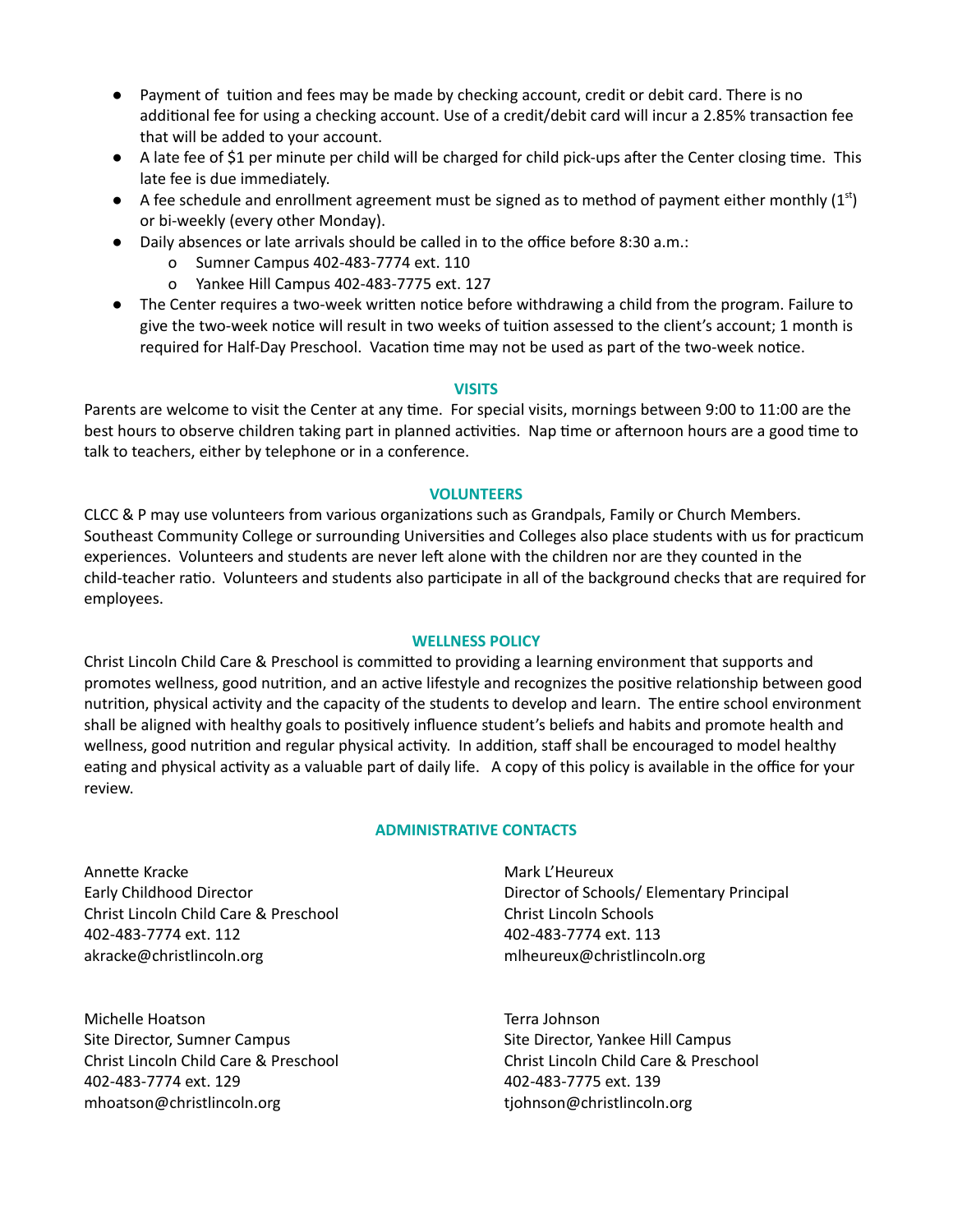Robin Klaus Administrative Assistant, Sumner Campus Christ Lincoln Child Care & Preschool 402-483-7774 ext. 110 email[@christlincoln.org](mailto:kdilley@christlincoln.org)

Kim Dilley Administrative Assistant, Yankee Hill Campus Christ Lincoln Child Care & Preschool 402-483-7775 ext. 127 kdilley@christlincoln.org

**Parent Acknowledgement**

Through the enrollment process, I have agreed to the contents in this handbook. I understand that this Parent **Handbook does not contractually bind Christ Lincoln Schools/Christ Lincoln Child Care & Preschool and is subject to change without noce by Christ Lincoln Schools/Christ Lincoln Child Care & Preschool administration or governing body.** 

**>electronic signature on file<**

**Parent Signature: Date:**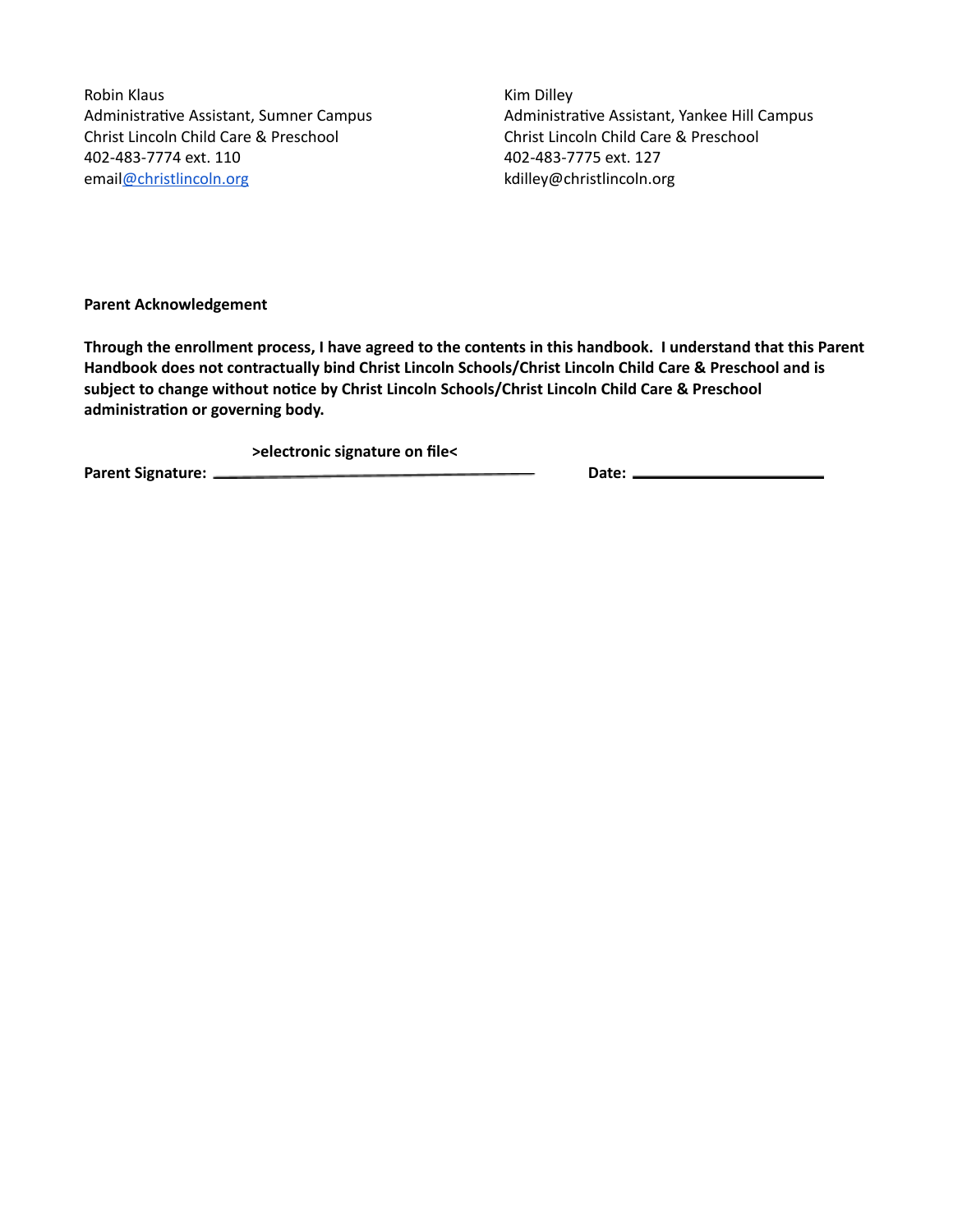

## **School Age Care Expectations:**

While School Age Care is a more relaxed environment, the expectations for students in ALL Christ Lincoln Schools programs are the same: **Be Respectful, Be Responsible, Be Safe, and Serve Others.** These expectations shape how we interact with others and use equipment and materials in our classrooms and playgrounds.

In an effort to reinforce expectations, we utilize a rewards system to help encourage students to make choices that are safe, responsible, respectful, and service oriented. We give students points when we see them making good choices (following directions the first time, helping others, being kind, etc.). They are then able to redeem these points for various prizes. We never take points away from students, so once they earn the points they get to keep them until they decide to spend them.

In some situations, students may not always make the best choices. In this case, there are consequences to help them learn from their mistakes, just like in school. Our ultimate goal when giving consequences is to help students be more successful in the future. In our program, we will either have students walk laps at our recess time, or fill out think sheets. Our think sheets ask students to reflect on their actions and explain how they can make a better choice in the future. We discuss these with students and sometimes send them home for parents to read. Whether or not we send them home depends on the severity of the issue.

# *Three Strikes*

This rule applies when the student has been redirected multiple times by the classroom teacher with no change to the behavior or the behavior is very serious in nature. In both scenarios a conversation with administrative staff is warranted. Administrators will discuss the situation with the child or children involved and take the following steps:

Strike 1 = Written Incident Report\* explained by the teacher and acknowledged by parents with their signature.

Strike 2 = Written Incident Report\* and call the child's parents. Administration is notified of the second strike and will step into the classroom so the teacher and student can make the call to explain what happened. Parents will sign the report at pick up.

Strike 3 = Written Incident Report\* and call the child's parents to explain what happened. Parents have to come pick up the student. The student is suspended from care for the next two days they are scheduled to attend.

>Please note that we reserve the right to take immediate action to send a child home should their behavior be aggressive or violent in nature.

*\*Signed reports will be scanned and emailed to parents.*

*\*\*Two or more strikes could also result in field trips being taken away.*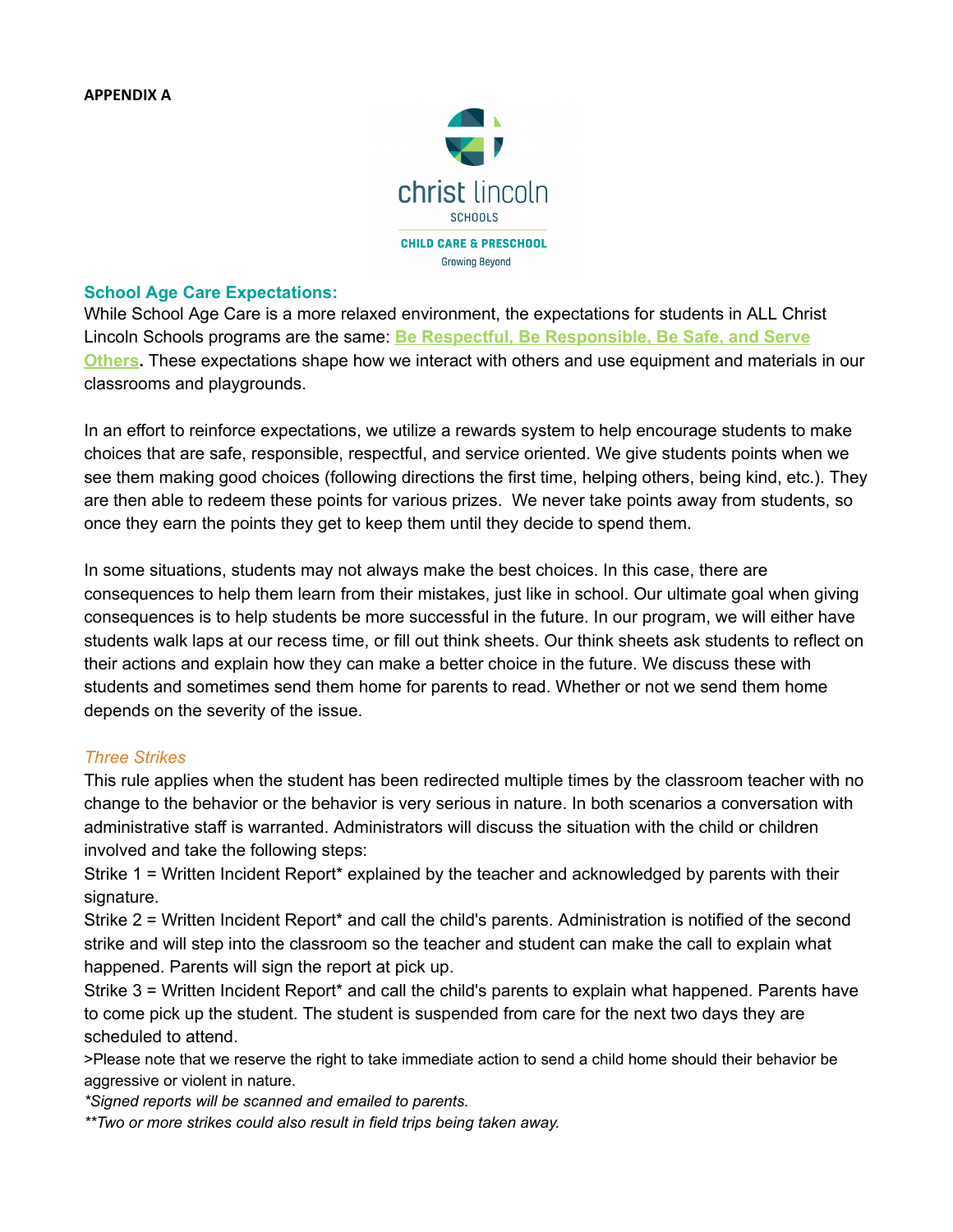#### **APPENDIX B**

# **CHRIST LINCOLN SCHOOLS FAMILY VALUES POLICY**

Christ Lincoln Schools is operated by Christ Lutheran Church (dba Christ Lincoln, A Lutheran Ministry). Christ Lutheran Church is a Member congregation of the Lutheran Church-Missouri Synod (LCMS).

Christ Lincoln Schools is a school *with* a mission, but it is more than that. Christ Lincoln considers Christ Lincoln Schools to *be* a mission, one form of Christian mission to its members and to the community. We believe that the purpose of education is not ultimately to prepare people for life in this world, but to "make people wise unto salvation through faith in Jesus Christ." (1 Tim. 3:15).

Christian beliefs, as understood and taught in the LCMS, pervade everything that is done at Christ Lincoln Schools. Christian instruction is not only carried out formally, but it is integrated into the study of every subject. Students are immersed in a Christian atmosphere, surrounded by teachers, administrators, and school employees whose very presence is a testimonial to the Lutheran faith and way of life.

We are a creedal church with definite beliefs on many points of Christian faith. We affirm the historic creeds of the Church, and in various moral areas where the Church's historic teaching is being debated, we are firmly rooted in the Scripture as God's Word for us today. For instance, we affirm the sanctity of human life, including the life of an unborn child. We believe that God designed marriage as the lifelong union of one man and one woman and has designed sexuality to be used solely within that union. The beliefs of our congregation and of Christ Schools will be clearly taught, as it is our belief that they are in accordance with God's design for our lives.

We also believe that we are all sinners, that is, that we all fall short of God's standards in one way or another. We are dependent on God's mercy and grace; we are dependent on His love – God so loved the world that He gave His one and only Son, that whoever believes in Him should not perish but have eternal life (John 3: 16). We gather together as Christ Schools in an effort to encourage one another in our walk with Jesus, to urge one another to respond in love toward God by conforming to the wonderful plan that He has for each of our lives. As such, we expect that the families of our students will seek to live in ways that are in accordance with our teachings on matters of faith and conduct. While not all of our families or students may believe the teachings of our congregation or school, while none of us are perfect, nevertheless, family members may not promote beliefs that are contrary to ours or otherwise weaken the Christian atmosphere at the school. If a family member of a student or applicant for enrollment publicly challenges our teachings or conducts his or her life in a way that is contrary to those teachings, and if this becomes disruptive to the learning environment, the student or applicant may be expelled, suspended or refused enrollment.

LCMS doctrine and practices are derived from the Christian Scriptures, the Lutheran confessions, and the applicable resolutions of the LCMS. For the purposes of this policy, the decision of the Principal of what constitutes the beliefs and teachings of the LCMS and what actions or conduct constitutes a violation of this policy shall be final and binding. Family members who are unfamiliar with our church's beliefs and teachings on any subject should inquire about them from the Principal or Pastors of Christ Lutheran Church.